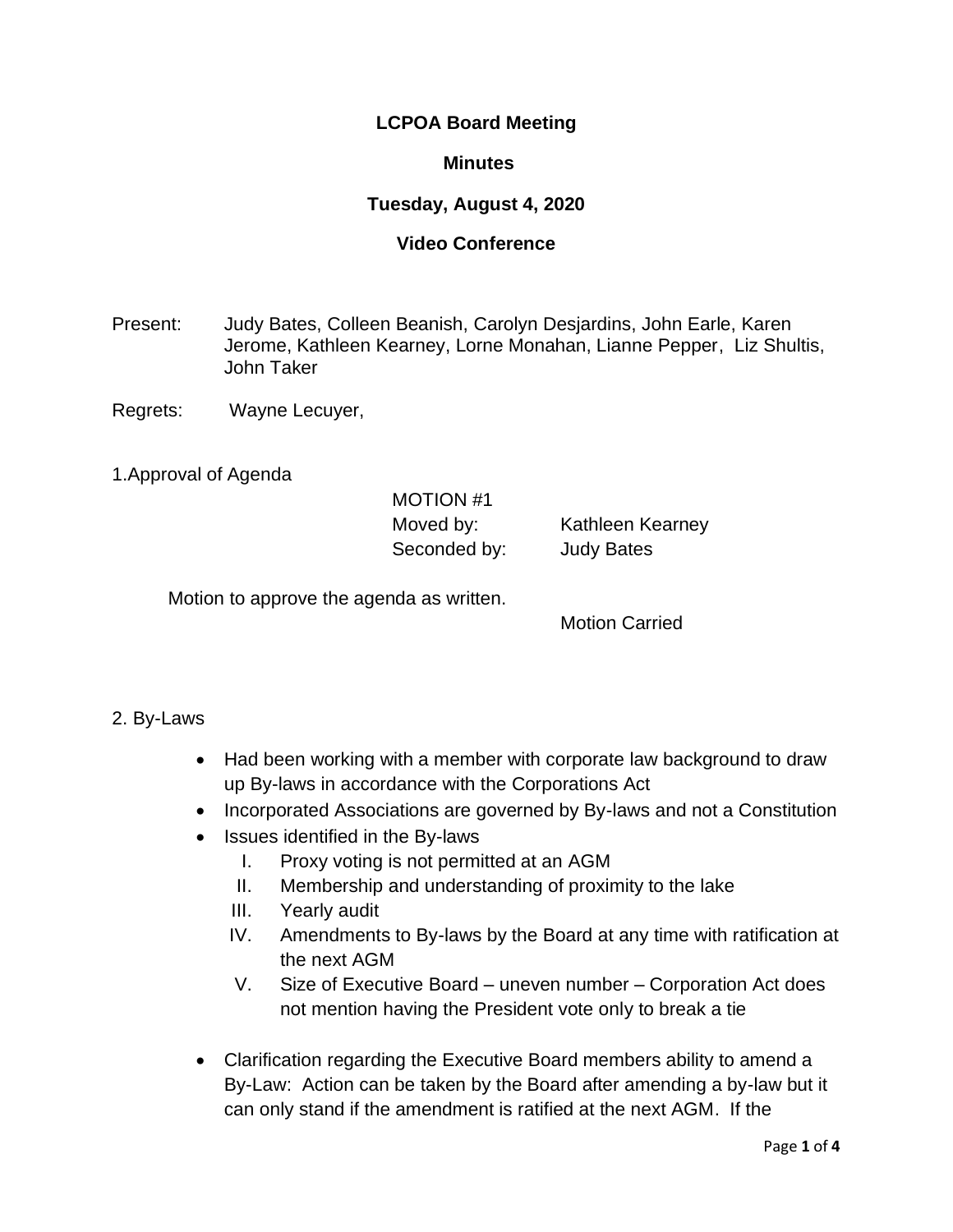proposed amendment is not ratified, it may not be changed again until the following AGM.

- **Action:** Wording in the package for the AGM will be strengthened to help clarify.
- Article 4.7: Line regarding insurance should stand alone
- Article 5: Re word the process for electing the Board of Directors
- Article 10: Add annual waiver of audit
- John Earle wrote a preamble clearly explaining the return to By-Laws and will answer questions at the AGM
- By-Laws do not deal with Policy and Procedures separate documents

# MOTION #2

Seconded by: John Earle

Moved by: Karen Jerome

Motion to accept the new By-Laws as amended and bring to the 2020 AGM for ratification.

Motion Carried

- 3. Annual General Meeting Package
	- a) Financial Report
		- Clarification of Cash Flow and Financial Statement
	- b) Scholarship Committee Motion
		- Implicit in the Corporation Act that the Board is responsible for the allocation of association funds
		- Board is obligated to follow up survey results that membership identified as priorities
	- c) Outreach Committee Motion
		- Discussion concerning wording that could by misconstrued so Lorne was asked to bring the wording back to seconder for editing if they choose.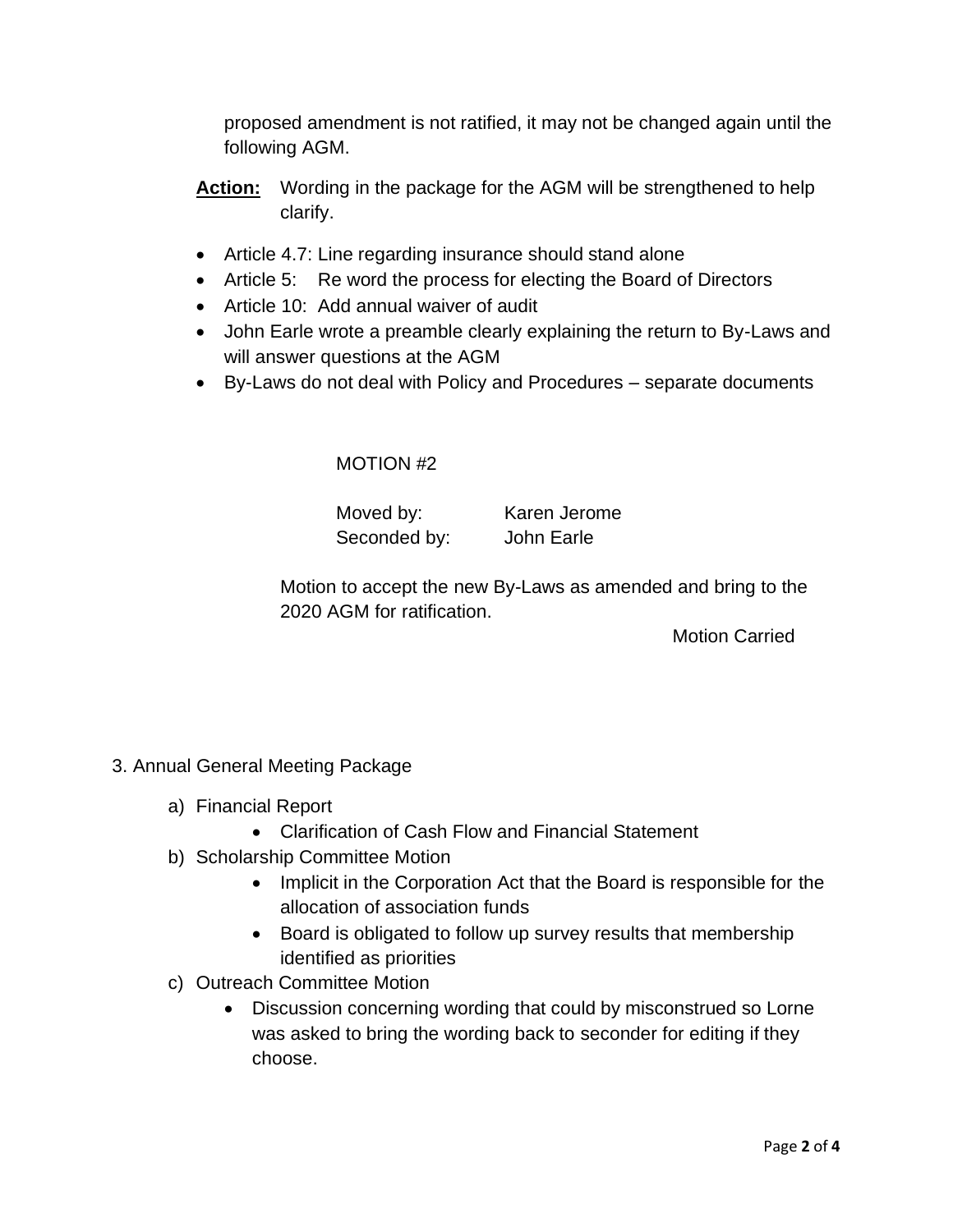#### 4. RV Discussion

- BVT council has directed their CAO, Annette Gilchrist, to propose an amendment to the current By-Law to clear up ambiguity and interpretation.
- We would have to wait to appeal afterwards
- At Capacity designation is being ignored
- Our position is that there is no confusion: if something is not specifically stated then it is not permitted.
- While BVT council is still refusing to move on this concern, more and more RVs are being established on lakefront properties without any regulation while legal structures have very strict rules in the new County Plan.

MOTION #3

| Moved by:    | <b>John Taker</b> |
|--------------|-------------------|
| Seconded by: | <b>Judy Bates</b> |

Motion to accept that the Board of Directors approve the expenditure of up to \$2000 to seek a legal opinion dealing with the RV issues and the approach of the BVT council.

Motion Carried

### 5. Approval of Draft 2019 AGM Minutes

Action: Kathleen to follow up regarding the Cottage Watch Program

### MOTION #4

Moved by: Kathleen Kearney Seconded by: Judy Bates

Motion to accept the Draft Minutes of the 2019 AGM as written and present to the membership at the 2020 AGM.

Motion Carried